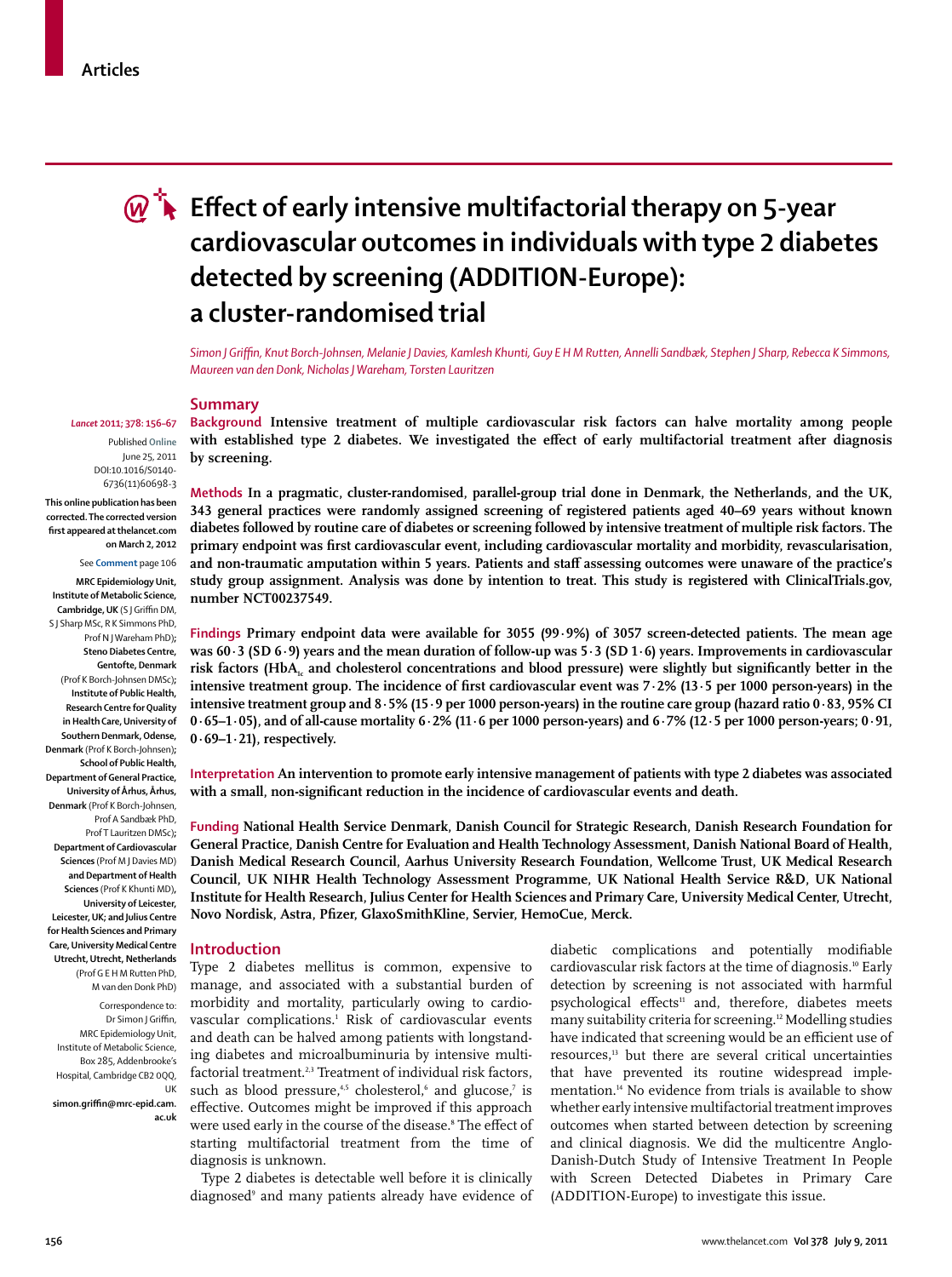# **Methods**

# **Design**

The study design and rationale have been reported.<sup>15-18</sup> Briefly, ADDITION-Europe consisted of two phases: a screening phase and a pragmatic, cluster-randomised, parallel-group trial in Denmark, the Netherlands, and the UK (in Cambridge and Leicester). The study was approved by the ethics committee local to each study centre. All participating patients provided informed consent.

General practices in the four study areas within a maximum of 100 miles of the study centres were invited to participate according to previously reported inclusion criteria.<sup>17-20</sup> Between April, 2001, and December, 2006, eligible practices undertook population-based, stepwise screening of registered patients aged 40–69 years (50–69 years in the Netherlands) without known diabetes.<sup>17-20</sup> Screening involved calculation of a risk score from information in general practice medical records in Cambridge or calculation of a risk score from selfcompleted questionnaires in Denmark and the Netherlands, followed by capillary glucose testing, or by invitation to attend for an oral glucose tolerance test without previous risk assessment in Leicester.

Individuals at risk were assessed in general practice, and those diagnosed as having type 2 diabetes according to WHO criteria, $21$  including the requirement for confirmatory testing on a separate occasion, were included in the study. Exclusion criteria for patients were assessed by family physicians. They were illness with a life expectancy of less than 12 months or psychological or psychiatric disorders that might invalidate informed consent, or being housebound or pregnant, or lactation.

## **Randomisation**

The practices were randomly assigned to provide routine diabetes care or intensive multifactorial treatment in a 1:1 ratio, by statisticians in each centre, according to a computer-generated list, independent of measurement teams.

In Denmark, randomisation included stratification by county and number of full-time family physicians. In the Netherlands, practices were stratified by single-handed

|                                                                                                                                                                                                                                                                                                                                    | <b>Screening programme</b>                                                                                                                                                                                                                                                                                                                                                                                                                                                                                            | <b>Intervention delivery</b>                                                                                                                                                                                                                                                                                                                                                                                                                                                                                          | Outcome ascertainment                                                                                                                                                                                                                                                                                                                                                                        |  |  |  |  |  |
|------------------------------------------------------------------------------------------------------------------------------------------------------------------------------------------------------------------------------------------------------------------------------------------------------------------------------------|-----------------------------------------------------------------------------------------------------------------------------------------------------------------------------------------------------------------------------------------------------------------------------------------------------------------------------------------------------------------------------------------------------------------------------------------------------------------------------------------------------------------------|-----------------------------------------------------------------------------------------------------------------------------------------------------------------------------------------------------------------------------------------------------------------------------------------------------------------------------------------------------------------------------------------------------------------------------------------------------------------------------------------------------------------------|----------------------------------------------------------------------------------------------------------------------------------------------------------------------------------------------------------------------------------------------------------------------------------------------------------------------------------------------------------------------------------------------|--|--|--|--|--|
| Cambridge, UK                                                                                                                                                                                                                                                                                                                      | Electronic medical records of patients aged 40-69 years<br>searched for routinely collected information to enable<br>calculation of Cambridge diabetes risk scores <sup>22</sup><br>Individuals with scores ≥0.17 invited by their family<br>physcian to participate in a stepwise screening<br>programme, including capillary RBG, FBG, and HbA, tests                                                                                                                                                               | Practice-based educational meetings held with family<br>physicians and nurses to discuss treatment targets,<br>algorithms, and lifestyle advice<br>Audit and feedback via follow-up practice-based<br>meetings up to twice per year<br>Practice staff provided with educational materials for<br>patients<br>Small financial incentives given to family physicians*                                                                                                                                                   | Participants tagged for mortality with the Office for<br><b>National Statistics</b><br>Sensitive electronic searches of general practice records<br>undertaken between March, 2009, and February, 2010,<br>in which possible events highlighted and copies made of<br>medical records<br>Additional information obtained from hospital medical<br>records and coroners' offices, as required |  |  |  |  |  |
| Denmark                                                                                                                                                                                                                                                                                                                            | Patients aged 40-69 years sent letters that included<br>questions from the Danish Diabetes Risk Score<br>Questionnaire <sup>23</sup> and advised recipients with scores $\geq 5$<br>(high risk) to arrange an appointment with family<br>physician for assessment, including RBG, FBG, and HbA,<br>tests, or patients attending family physician practice<br>asked to complete risk score questionnaire and those with<br>scores ≥5 underwent blood qlucose tests                                                     | Small group or practice-based educational meetings<br>with family physicians and nurses to discuss treatment<br>targets, algorithms, and lifestyle advice<br>Audit and feedback included in follow-up group<br>meetings up to twice per year or coordinated by post<br>Practice staff provided with educational materials for<br>patients<br>Small financial incentives given to family physicians*<br>Patients sent reminders if annual assessments overdue                                                          | National patient register searched on Dec 31, 2009, for<br>deaths, ICD-10 codes for cardiovascular events (I08-77),<br>and surgical amputations and revascularisations.<br>For possible events information obtained from hospital<br>medical records and coroners' offices, as required                                                                                                      |  |  |  |  |  |
| Leicester, UK                                                                                                                                                                                                                                                                                                                      | All patients aged 40-69 years invited directly for an<br>OGTT in a local testing facility                                                                                                                                                                                                                                                                                                                                                                                                                             | Patients referred to the DESMOND structured education<br>programme <sup>24</sup><br>Patients offered appointments every 2 months with a<br>diabetes nurse or family physician, in a community<br>clinic, for 1 year, and every 4 months thereafter<br>Clinic staff prompted to contact patients who missed<br>appointments<br>Small financial incentives given to family physicians*                                                                                                                                  | Participants tagged for mortality with the Office for<br><b>National Statistics</b><br>Sensitive electronic searches of general practice records<br>undertaken between March, 2009, and February, 2010,<br>in which possible events highlighted and copies made of<br>medical records<br>Additional information obtained from hospital medical<br>records and coroners' offices, as required |  |  |  |  |  |
| Netherlands                                                                                                                                                                                                                                                                                                                        | Patients aged 50-69 years sent letters from family<br>physicians that included the Hoorn study Symptom Risk<br>Questionnaire <sup>25</sup> and advised recipients with scores ≥4<br>(41 practices closest to study centre) or ≥6 (38 practices<br>furthest from study centre) to arrange an appointment<br>with their family physician for assessment<br>Attending patients assessed with RGB, FBG, and OGTT<br>(41 practices closest to study centre) or a FBG and OGTT<br>(38 practices furthest from study centre) | Small group or practice-based educational meetings<br>with family physicians and nurses to discuss treatment<br>targets, algorithms, and lifestyle advice<br>Audit and feedback included in follow-up meetings up<br>to twice per year or coordinated by post<br>Patients seen by diabetes nurses authorised to prescribe<br>medication and adjust doses under supervision by<br>family physicians<br>Patients sent reminders if annual assessments overdue<br>Small financial incentives given to family physicians* | General practice records searched manually and<br>extracted endpoint and vital status information<br>recorded on standard forms<br>For patients who had moved practice, endpoint data<br>obtained by telephone interview with current family<br>physician                                                                                                                                    |  |  |  |  |  |
| $1CD, 40$ let us the selection of $\frac{1}{2}$ and $\frac{1}{2}$ $\frac{1}{2}$ $\frac{1}{2}$ $\frac{1}{2}$ $\frac{1}{2}$ $\frac{1}{2}$ $\frac{1}{2}$ $\frac{1}{2}$ $\frac{1}{2}$ $\frac{1}{2}$ $\frac{1}{2}$ $\frac{1}{2}$ $\frac{1}{2}$ $\frac{1}{2}$ $\frac{1}{2}$ $\frac{1}{2}$ $\frac{1}{2}$ $\frac{$<br>A DECMONID distances |                                                                                                                                                                                                                                                                                                                                                                                                                                                                                                                       |                                                                                                                                                                                                                                                                                                                                                                                                                                                                                                                       |                                                                                                                                                                                                                                                                                                                                                                                              |  |  |  |  |  |

RBG=random blood glucose. FBG=fasting blood glucose. HbA<sub>1s</sub>=glycated haemoglobin A<sub>1c</sub>. ICD-10=International Classification of Diseases, version ten. OGTT=oral glucose tolerance test. DESMOND=diabetes education and self management for ongoing and newly diagnosed programme. \*Payment up to equivalent of three 10 min consultations with a family physician and three 15 min consultations wit a nurse, per patient, per year, for 3 years.

*Table 1***: Characteristics of screening programmes, intervention delivery, and outcome ascertainment, by study centre**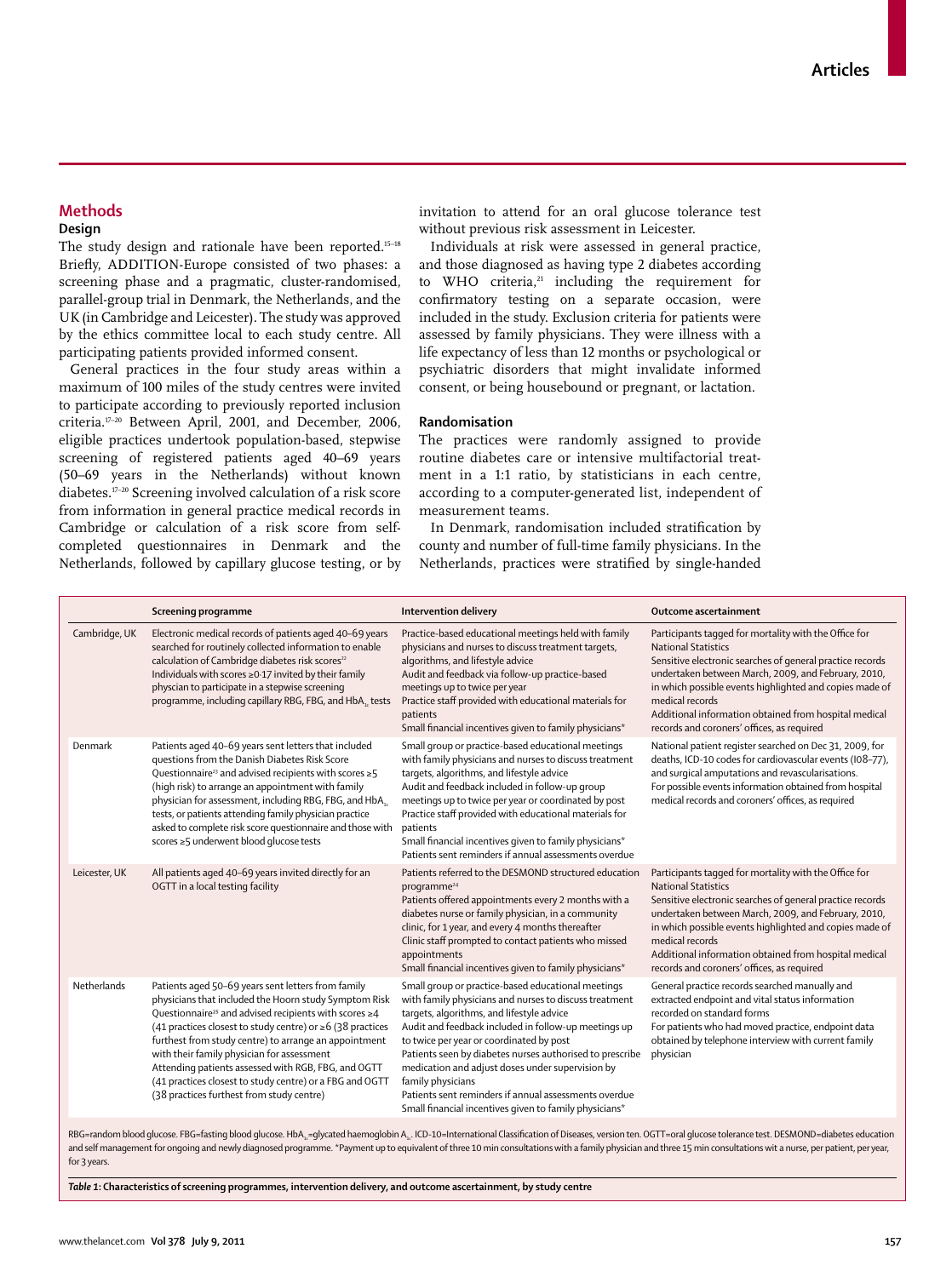|                                                                                                                                                                                                                                                                                                                                                                                                                         | <b>Treatment target</b>          | <b>Treatment</b><br>threshold | Approach at baseline if<br>threshold passed                        | <b>Action at review</b>                                               |                                                                                     |                                                                                                                    |  |  |
|-------------------------------------------------------------------------------------------------------------------------------------------------------------------------------------------------------------------------------------------------------------------------------------------------------------------------------------------------------------------------------------------------------------------------|----------------------------------|-------------------------------|--------------------------------------------------------------------|-----------------------------------------------------------------------|-------------------------------------------------------------------------------------|--------------------------------------------------------------------------------------------------------------------|--|--|
|                                                                                                                                                                                                                                                                                                                                                                                                                         |                                  |                               |                                                                    | Review 1                                                              | Review 2                                                                            | Review 3                                                                                                           |  |  |
| $HbA_{1c}$                                                                                                                                                                                                                                                                                                                                                                                                              | <7.0%                            | >6.5%                         | <b>Diet</b>                                                        | Value >threshold, prescribe<br>metformin                              | Value >threshold, increase<br>metformin dose or add a PGR,<br>sulphonylurea, or TZD | Value >threshold, add second<br>or third medication (PGR or<br>sulphonurea, or TZD) and<br>consider adding insulin |  |  |
| Blood pressure                                                                                                                                                                                                                                                                                                                                                                                                          | $\leq$ 135/85 mm Hq <sup>*</sup> | $\geq$ 120/80 mm Hq           | If CVD+, prescribe an ACE<br>inhibitor titrated to<br>maximum dose | Value >target, add thiazide<br>diuretic or calcium-channel<br>blocker | Value >target, add calcium-<br>channel blocker or thiazide<br>diuretic              | Value >target, add $\beta$ blocker or<br>$\alpha$ blocker                                                          |  |  |
| Total cholesterol level<br>without IHD                                                                                                                                                                                                                                                                                                                                                                                  | <5.0 mmol/L                      | $\geq$ 3.5 mmol/L             | Prescribe a statin                                                 | Value >target, increase statin<br>dose up to maximum                  | Value >target, increase statin<br>dose up to maximum                                | Value >target, consider adding<br>a fibrate                                                                        |  |  |
| Cholesterol level<br>with IHD                                                                                                                                                                                                                                                                                                                                                                                           | <4.5 mmol/L                      | $\geq$ 3.5 mmol/L             | Prescribe a statin                                                 | Value >target, increase statin<br>up to maximum dose                  | Value >target, continue statin<br>titration if maximum dose not<br>reached          | Value >target, consider adding<br>a fibrate                                                                        |  |  |
| Aspirint                                                                                                                                                                                                                                                                                                                                                                                                                | None                             | None                          | 75-80 mg daily                                                     | 75-80 mg daily                                                        | 75-80 mg daily                                                                      | 75-80 mg daily                                                                                                     |  |  |
| HbA <sub>v</sub> =qlycated haemoqlobin A <sub>1</sub> ,. PGR=prandial qlucose requlator. TZD=thiazolidinedione. ACE=angiotensin-converting enzyme. IHD ischaemic heart disease, CVD+=cardiovascular event or presence of<br>cardiovascular risk factor other than diabetes. BP=blood pressure. *≤130/80 mm Hq in Leicester. †All patients receiving antihypertensive medication and without specific contraindications. |                                  |                               |                                                                    |                                                                       |                                                                                     |                                                                                                                    |  |  |

*Table 2***: Treatment recommendations and targets in the intensive treatment group**

or group status. In the UK, randomisation included minimisation for the local district hospital, the number of patients per practice with diabetes in Cambridge, and for practice demographics, deprivation status, and prevalence of type 2 diabetes in Leicester. Patients were unaware of their general practice's group assignment throughout the study.

## **Intervention**

The characteristics of the intensive treatment intervention, which involved the addition of several features to existing diabetes care**,** have been described previously,15–18 and the methods used to educate and support staff in providing intensive treatment are summarised in table 1 and on the study website. Targetdriven and guideline-driven management of hyperglycaemia, blood pressure, and cholesterol levels by medical treatment and promotion of healthy lifestyles, based on the stepwise regimen used in the Steno-2 study<sup>2</sup> and other trial data obtained from people with type 2 diabetes, $4-6,26$  was added to routine care (table 2). The same approach was used across all centres, although final decisions about prescriptions, including choice of individual drugs, were made by family physicians and patients.

Intensive treatment was promoted to the participating general practices by small group or practice-based educational meetings attended by family physicians and nurses to discuss the treatment targets and algorithms and lifestyle advice and provide supporting evidence. Audit and feedback were done in follow-up meetings held up to twice per year or were coordinated by post. All participating practices received additional funding to support the delivery of care (up to the equivalent of three 10 min consultations with a family physician and three 15 min consultations with a nurse, per patient, per year for 3 years).

Family physicians were advised to consider prescribing angiotensin-converting-enzyme inhibitors for patients who had blood pressure of 120/80 mm Hg or higher, a cardiovascular risk factor other than diabetes, or who had had a previous cardiovascular event,<sup>5</sup> and 75 mg aspirin daily for patients who had no specific contraindications. After publication of the Heart Protection Study<sup> $x$ </sup> we altered the treatment algorithm to recommend prescription of a statin to all patients with a cholesterol concentration of 3·5 mmol/L or higher at any time.

For the routine care group, family physicians were only provided with diagnostic test results. Patients received standard diabetes care, according to the recommendations applicable in each centre.<sup>28–3</sup>

#### **Outcomes**

The primary endpoint was a composite of first cardiovascular event, including cardiovascular mortality, cardiovascular morbidity (non-fatal myocardial infarction and non-fatal stroke), revascularisation, and nontraumatic amputation. The secondary outcomes were the individual components of the primary endpoint and allcause mortality. Centrally trained staff assessed patients' health at baseline and after 5 years by collection of data on biochemical and anthropometric features and use of questionnaires to assess activities, including use of medication, according to standard operating procedures (see webappendix p 1). Additionally, information on prescribed medication, and data potentially linked to the endpoints were obtained from general practice records or national registers. All staff collecting data from records and undertaking health assessments were unaware of patients' treatment group allocations. For each endpoint possibly met, the relevant clinical information (eg, death certificates, post-mortem reports, medical records, hospital discharge summaries,

For the **study website** see http://www.addition.au.dk/

See **Online** for webappendix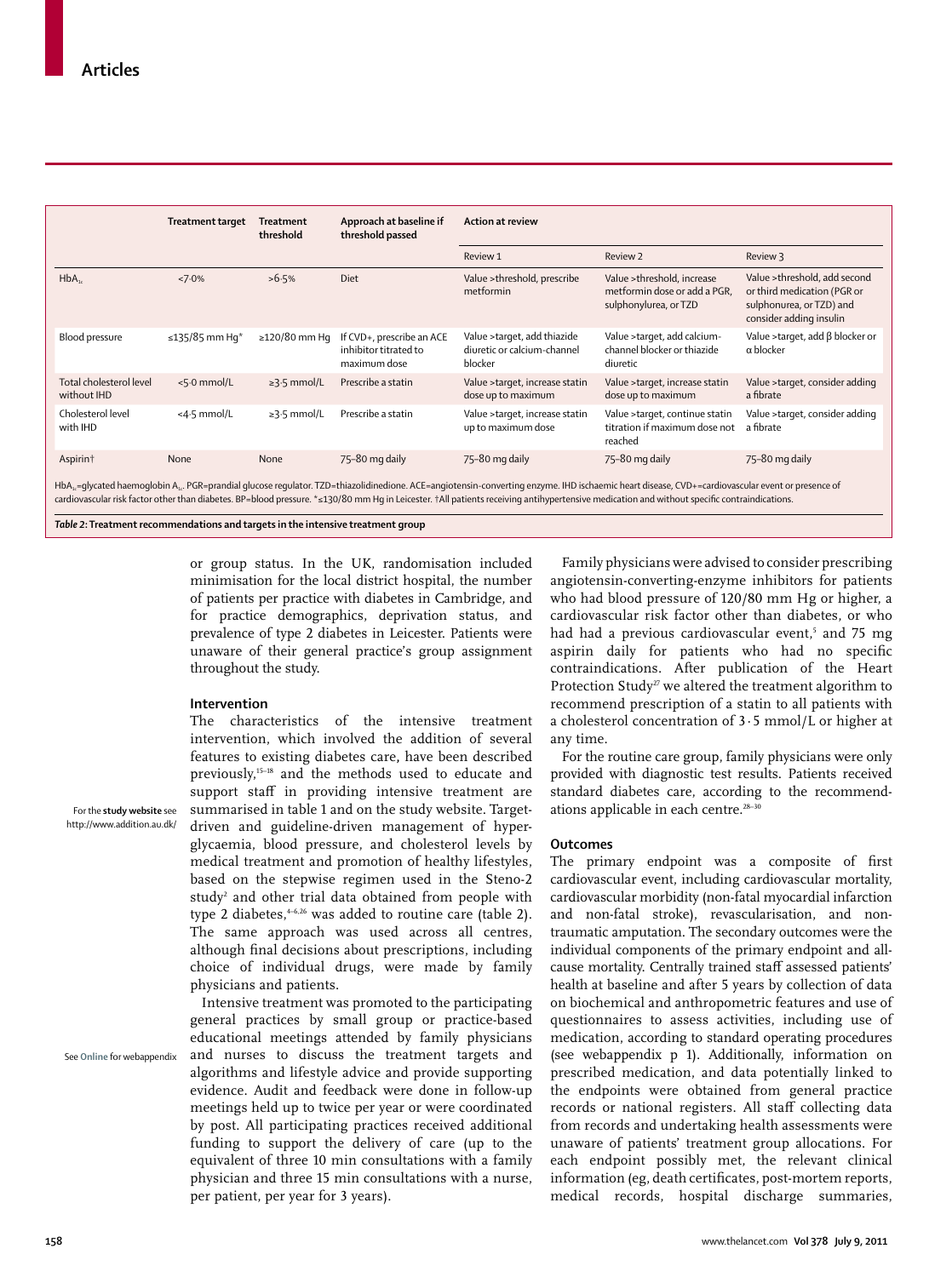electrocardiographs, laboratory results, etc) were sent to two members of the expert committee within the country for independent adjudication according to an agreed protocol. Committee members were unaware of treatment allocations. Outcomes were recorded on standard case report forms. Committee members met to reach consensus over discrepancies.

The date of completion of follow-up for the primary endpoint was deemed to be the date of the first primary endpoint event, the 5-year assessment if no event occurred, or the date that the endpoint search was undertaken if the participant did not experience an event or attend follow-up.

## **Statistical analysis**

The analysis plan was finalised before preparation of the endpoint dataset, and analysis was by intention to treat. We summarised baseline characteristics of individuals and general practices within each randomised group, by centre, and overall. We plotted the cumulative probability of the primary endpoint. To assess intervention effects we used Cox's regression to estimate hazard ratios (HRs) and 95% CI within each centre. In Leicester there were few participants and events and, therefore, we combined the endpoint data with those for Cambridge. In view of randomisation being at the practice level, we calculated robust SE that took into account the two-level structure of the data and any potential correlation between the individuals within practices. We calculated the correlation coefficients within practices for the primary endpoint. Centre-specific log HRs and SE were combined with a fi xed eff ects meta-analysis, and we calculated the *I*² statistic to represent the proportion of variability (in log HRs) between centres owing to heterogeneity. We tested the proportional hazards assumption by including a parameter for treatment by time interaction in each centre-specific Cox's regression model.

Continuous intermediate endpoints were analysed within each centre with normal errors regression, with adjustment for the endpoint baseline values; individuals who died or who were lost to follow-up were excluded from this analysis. We calculated robust SE. We combined the estimated differences in mean change from baseline across centres with fixed effects metaanalysis. In the regression models, we included individuals with missing outcome values at baseline, according to the missing indicator method, $31$  and variables with a skewed distribution were log transformed. We estimated the effect of the intervention on prescribing endpoints within each centre by use of logistic regression, and combined the estimated odds ratios across centres with fixed effects meta-analysis. We undertook sensitivity analyses by excluding followup clinical data obtained from general practice records, and did prespecified subgroup analyses for the primary endpoint by including interaction terms between intervention group, patient's age, and self-reported

history of cardiovascular disease, which were then pooled across centres. The cumulative incidence of the composite cardiovascular endpoint was calculated with the method for competing risks described by Gooley and colleagues,<sup>32</sup> the competing events here being the primary endpoint and death from non-cardiovascular causes. For total mortality, Kaplan-Meier estimates of cumulative incidence were calculated. Analyses were done with STATA (version 11).

We calculated that a patient-level randomised trial would have required enrolment of 2700 individuals (1350 per treatment group) to detect a 30% reduction in the risk of the primary endpoint at a 5% significance



**Figure 1: Trial profile**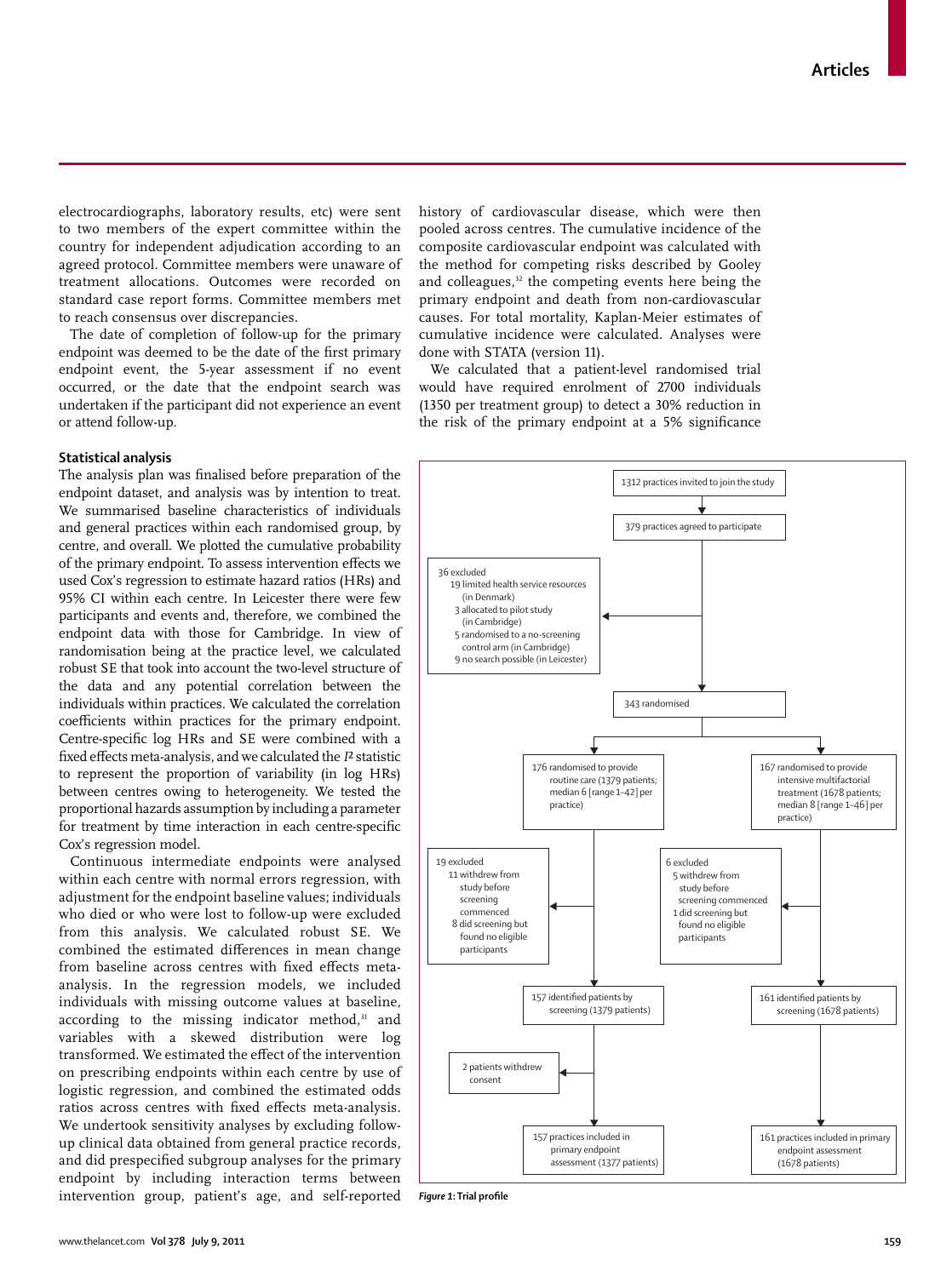|                                                            | Routine care                        |                  |                                     |                  | Intensive treatment                 |                  |                                     |                | Change from baseline<br>to follow-up<br>(β/OR [95% CI]) |
|------------------------------------------------------------|-------------------------------------|------------------|-------------------------------------|------------------|-------------------------------------|------------------|-------------------------------------|----------------|---------------------------------------------------------|
|                                                            | Baseline (n=1379)                   |                  | Follow-up $(n=1285)$                |                  | Baseline (n=1678)                   |                  | Follow up (n=1574)                  |                |                                                         |
|                                                            | Total with<br>data<br>available (%) | Value            | Total with<br>data<br>available (%) | Value            | Total with<br>data<br>available (%) | Value            | Total with<br>data<br>available (%) | Value          |                                                         |
| Demographic variables                                      |                                     |                  |                                     |                  |                                     |                  |                                     |                |                                                         |
| Male sex                                                   | 1379 (100%)                         | 790 (57.3%)      | NA                                  | NA               | 1678<br>$(100\%)$                   | 981 (58.5%)      | ΝA                                  | <b>NA</b>      | <b>NA</b>                                               |
| Mean (SD) age at<br>diagnosis (years)                      | 1379 (100%)                         | 60.2(6.8)        | NA                                  | NA               | 1678<br>(100%)                      | 60.3(6.9)        | ΝA                                  | ΝA             | NA                                                      |
| White ethnic origin                                        | 1334 (96.7%)                        | 1246 (93.4%)     | NA                                  | NA               | 1607<br>(95.8%)                     | 1539 (95.8%)     | NA                                  | ΝA             | <b>NA</b>                                               |
| Employed                                                   | 1013 (73.5%)                        | 425 (42.0%)      | NA                                  | NA               | 1197<br>(71.3%)                     | 482 (40.3%)      | NA                                  | <b>NA</b>      | <b>NA</b>                                               |
| Clinical variables                                         |                                     |                  |                                     |                  |                                     |                  |                                     |                |                                                         |
| History of myocardial<br>infarction                        | 1286 (93.3%)                        | 79 (6.1%)        | NA                                  | NA               | 1593<br>(94.9%)                     | 109 (6.8%)       | ΝA                                  | NA             |                                                         |
| History of stroke                                          | 1270 (92-1%)                        | 24 (1.9%)        | NA                                  | NA               | 1558<br>(92.8%)                     | 45 (2.9%)        | NA                                  | <b>NA</b>      |                                                         |
| Current smoker                                             | 1347 (97.7%)                        | 375 (27.8%)      | 1014<br>(78.9%)                     | 187 (18.4%)      | 1649<br>(98.3%)                     | 444 (26.9%)      | 1293<br>(82.1%)                     | 261 (20.2%)    | 1.06 (0.77 to 1.45)                                     |
| Median (IQR) units of<br>alcohol per week                  | 1183 (85.8%)                        | $4(1-13)$        | 1010<br>(78.6%)                     | $3(0-10)$        | 1492<br>(88.9%)                     | $4(1-13)$        | 1280<br>(81.3%)                     | $3(0-10)$      | $-0.24$ ( $-0.77$ to $0.29$ )                           |
| Mean (SD) BMI (kg/m <sup>2</sup> )                         | 1342 (97.3%)                        | 31.6(5.6)        | 1112<br>(86.5%)                     | 31.0(5.6)        | 1615<br>(96.2%)                     | 31.6(5.6)        | 1405<br>(89.3%)                     | 31.1(5.7)      | $0.03$ (-0.17 to 0.22)                                  |
| Mean (SD) weight (kg)                                      | 1344 (97.5%)                        | 90.3(17.6)       | 1192<br>(92.8%)                     | 88.4(17.8)       | 1615<br>(96.2%)                     | 90.9(17.5)       | 1490<br>(94.7%)                     | 89.1(18.2)     | $-0.02$ ( $-0.58$ to 0.55)                              |
| Mean (SD) waist<br>circumference (cm)                      | 1346 (97.6%)                        | 106.8(13.5)      | 1064<br>(82.8%)                     | 105.3(13.6)      | 1612<br>(96.1%)                     | 107.1(13.5)      | 1363<br>(86.6%)                     | 105.4(13.6)    | $-0.30$ ( $-1.01$ to $0.42$ )                           |
| Median (IQR) HbA <sub>1c</sub> (%)                         | 1298 (94.1%)                        | $6.6(6.1 - 7.3)$ | 1226<br>(95.4%)                     | $6.5(6.1 - 7.1)$ | 1591<br>(94.8%)                     | $6.5(6.1 - 7.3)$ | 1513<br>(96.1%)                     | $6.4(6.0-6.9)$ | $-0.08$ ( $-0.14$ to $-0.02$ )                          |
| Mean (SD) $HbA_{1c}$ (%)                                   | 1298 (94.1%)                        | 7.0(1.5)         | 1226<br>(95.4%)                     | 6.7(0.95)        | 1591<br>(94.8%)                     | 7.0(1.6)         | 1513<br>(96.1%)                     | 6.6(0.95)      | $-0.08$ ( $-0.14$ to $-0.02$ )                          |
| Mean (SD) systolic blood<br>pressure (mm Hq)               | 1346 (97.6%)                        | 149.8 (21.3)     | 1205<br>(93.8%)                     | 138.1(17.6)      | 1617<br>(96.4%)                     | 148.5(22.1)      | 1517<br>(96.4%)                     | 134.8(16.8)    | $-2.86$ ( $-4.51$ to $-1.20$ )                          |
| Mean (SD) diastolic blood<br>pressure (mm Hq)              | 1346 (97.6%)                        | $86-5(11-3)$     | 1203<br>(93.6%)                     | 80.7(10.8)       | 1618<br>(96.4%)                     | 86.1(11.1)       | 1517<br>(96.4%)                     | 79.5 (10.7)    | $-1.44$ ( $-2.30$ to $-0.58$ )                          |
| Mean (SD) total<br>cholesterol (mmol/L)                    | 1300 (96.3%)                        | 5.6(1.2)         | 1226<br>(95.4%)                     | 4.4(0.9)         | 1593<br>(94.9%)                     | 5.5(1.1)         | 1523<br>(96.8%)                     | 4.2(0.9)       | $-0.27$ ( $-0.34$ to $-0.19$ )                          |
| Median (IQR) HDL<br>cholesterol (mmol/L)                   | 1289 (93.5%)                        | $1.2(1.0-1.5)$   | 1200<br>(93.3%)                     | $1.3(1.1-1.6)$   | 1568<br>(93.4%)                     | $1.2(1.0-1.5)$   | 1517<br>(96.4%)                     | $1.2(1.0-1.5)$ | $0 (-0.03 to 0.02)$                                     |
| Mean (SD) LDL cholesterol 1238 (89.8%)<br>(mmol/L)         |                                     | 3.5(1.0)         | 1173<br>(91.3%)                     | 2.3(0.8)         | 1511<br>$(90.0\%)$                  | 3.4(1.0)         | 1477<br>(93.8%)                     | 2.1(0.8)       | $-0.20$ ( $-0.26$ to $-0.13$ )                          |
| Median (IQR) triglycerides 1295 (93.9%)<br>(mmol/L)        |                                     | $1.7(1.2 - 2.4)$ | 1213<br>(94.4%)                     | $1.6(1.1-2.3)$   | 1579<br>(94.1%)                     | $1.6(1.2-2.3)$   | 1512<br>(96.1%)                     | $1.5(1.0-2.1)$ | $-0.05$ ( $-0.12$ to $0.01$ )                           |
| Mean (SD) creatinine<br>(µmol/L)                           | 1266 (91.8%)                        | 84.9(18.6)       | 1208<br>$(94.0\%)$                  | 79.8 (29.9)      | 1565<br>(93.3%)                     | 83.4(17.1)       | 1513<br>(95.5%)                     | 81.0(30.5)     | $1.81(0.10 \text{ to } 3.53)$                           |
| Self-reported drug use                                     |                                     |                  |                                     |                  |                                     |                  |                                     |                |                                                         |
| Any glucose-lowering drug 1340 (97-2%)                     |                                     | 7(0.5%)          | 1208<br>(94.0%)                     | 681 (56.4%)      | 1609<br>(95.9%)                     | 8(0.5%)          | 1524<br>(96.8%)                     | 990 (65.0%)    | 1.53 (1.25 to 1.89)                                     |
| Median (IQR) total<br>number of glucose-<br>lowering drugs | 1340 (97.2%)                        | $0(0-0)$         | 1208<br>$(94.0\%)$                  | $1(0-1)$         | 1609<br>(95.9%)                     | $0(0-0)$         | 1524<br>(96.8%)                     | $1(0-1)$       |                                                         |
| Metformin                                                  | 1340 (97.2%)                        | 5(0.4%)          | 1208<br>(94.0%)                     | 583 (48.3%)      | 1609<br>(95.9%)                     | $6(0.4\%)$       | 1524<br>(96.8%)                     | 835 (54.8%)    |                                                         |
| Sulphonylurea                                              | 1340 (97.2%)                        | $2(0.1\%)$       | 1208<br>$(94.0\%)$                  | 215 (17.8%)      | 1609<br>(95.9%)                     | $2(0.1\%)$       | 1524<br>(96.8%)                     | 291 (19.1%)    |                                                         |
| Thiazolidinedione                                          | 1340 (97.2%)                        | 0                | 1208 (94.0)                         | 50(4.1%)         | 1609<br>(95.9%)                     | 0                | 1524<br>(96.8%)                     | 69 (4.5%)      | $\cdots$                                                |
|                                                            |                                     |                  |                                     |                  |                                     |                  |                                     |                | Continues on next page                                  |

×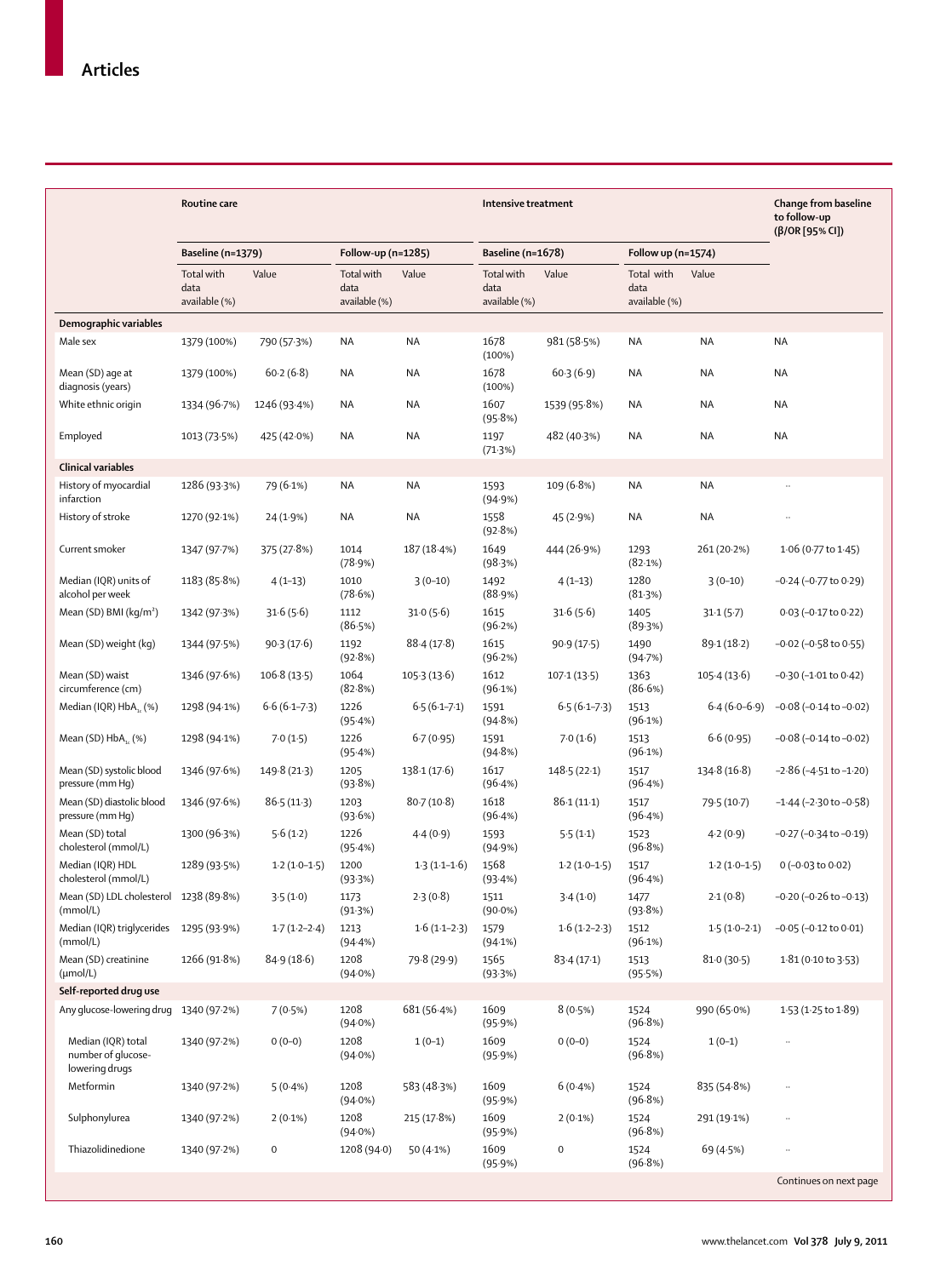|                                                           | <b>Routine care</b>                 |             |                                     |             | Intensive treatment                 |                     |                                     |              | Change from baseline<br>to follow-up<br>$(\beta/OR [95\% CI])$ |
|-----------------------------------------------------------|-------------------------------------|-------------|-------------------------------------|-------------|-------------------------------------|---------------------|-------------------------------------|--------------|----------------------------------------------------------------|
|                                                           | Baseline (n=1379)                   |             | Follow-up (n=1285)                  |             | Baseline (n=1678)                   |                     | Follow up (n=1574)                  |              |                                                                |
|                                                           | Total with<br>data<br>available (%) | Value       | Total with<br>data<br>available (%) | Value       | Total with<br>data<br>available (%) | Value               | Total with<br>data<br>available (%) | Value        |                                                                |
| Continued from previous page                              |                                     |             |                                     |             |                                     |                     |                                     |              |                                                                |
| Insulin                                                   | 1340 (97.2%)                        | 0           | 1208<br>$(94.0\%)$                  | 43(3.6%)    | 1609<br>(95.9%)                     | $\mathsf{O}\xspace$ | 1524<br>(96.8%)                     | 96(6.3%)     | $\ldots$                                                       |
| Other                                                     | 1340 (97-2%)                        | $\mathbf 0$ | 1208<br>$(94.0\%)$                  | 31(2.6%)    | 1609<br>(95.9%)                     | $\boldsymbol{0}$    | 1524<br>(96.8%)                     | 81(5.3%)     | $\ddotsc$                                                      |
| Any antihypertensive<br>drugs                             | 1340 (97.2%)                        | 585 (43.7%) | 1208<br>$(94.0\%)$                  | 911 (75.4%) | 1609<br>(95.9%)                     | 752 (46.7%)         | 1524<br>(96.8%)                     | 1274 (83.6%) | 1.61 (1.27 to 2.04)                                            |
| Median (IQR) total<br>number of<br>antihypertensive drugs | 1340 (97.2%)                        | $0(0-1)$    | 1208<br>$(94.0\%)$                  | $2(1-3)$    | 1609<br>(95.9%)                     | $0(0-2)$            | 1524<br>$(96.8\%)$                  | $2(1-3)$     | $\ddot{\phantom{a}}$                                           |
| ACE inhibitor or ARB                                      | 1340 (97.2%)                        | 248 (18.5%) | 1208<br>$(94.0\%)$                  | 721 (59.7%) | 1609<br>(95.9%)                     | 345 (21.4%)         | 1524<br>(96.8%)                     | 1126 (73.9%) | 1.84 (1.52 to 2.22)                                            |
| <b>ß-blocker</b>                                          | 1340 (97.2%)                        | 252 (18.8%) | 1208<br>$(94.0\%)$                  | 285 (23.6%) | 1609<br>(95.9%)                     | 366 (22.7%)         | 1524<br>(96.8%)                     | 462 (30.3%)  | $\ddotsc$                                                      |
| Calcium-channel<br>blocker                                | 1340 (97-2%)                        | 166(12.4%)  | 1208<br>$(94.0\%)$                  | 326 (27.0%) | 1609<br>(95.9%)                     | 202 (12.6%)         | 1524<br>(96.8%)                     | 446 (29.3%)  | $\ddotsc$                                                      |
| Diuretic                                                  | 1340 (97.2%)                        | 330 (24.6%) | 1208<br>$(94.0\%)$                  | 529 (43.8%) | 1609<br>(95.9%)                     | 415 (25.8%)         | 1524<br>(96.8%)                     | 767 (50.3%)  | $\ldots$                                                       |
| Other                                                     | 1340 (97.2%)                        | 23 (1.7%)   | 1208<br>$(94.0\%)$                  | 49 (4.1%)   | 1609<br>(95.9%)                     | $32(2.0\%)$         | 1524<br>(96.8%)                     | 70 (4.6%)    | $\ldots$                                                       |
| Any cholesterol-lowering<br>drugs                         | 1340 (97.2%)                        | 206 (15.4%) | 1208<br>$(94.0\%)$                  | 889 (73.6%) | 1609<br>(95.9%)                     | 274 (17.0%)         | 1524<br>(96.8%)                     | 1241 (81.4%) | $\ldots$                                                       |
| <b>Statins</b>                                            | 1340 (97.2%)                        | 200 (14.9%) | 1208<br>(93.9%)                     | 864 (71.5%) | 1609<br>(95.9%)                     | 271 (16.8%)         | 1524<br>(96.8%)                     | 1217 (79.9%) | 1.46 (1.20 to 1.78)                                            |
| Aspirin                                                   | 1340 (97.2%)                        | 169 (12.6%) | 1208<br>(93.9%)                     | 504 (41.7%) | 1609<br>(95.9%)                     | 249 (15.5%)         | 1524<br>(96.8%)                     | 1078 (70.7%) | $\ddot{\phantom{a}}$                                           |

The denominators at follow-up exclude 92 patients in the routine care group and 104 in the intensive treatment group who died between baseline and follow-up, and two others in the routine care group who withdrew from the study and for whom primary endpoint data were not available. The denominators used to calculate the percentages of individuals with a particular characteristic are the number of individuals with values for that characteristic. OR=odds ratio. NA=not applicable. BMI=body-mass index. HbA<sub>1c</sub>=glycated haemoglobin A<sub>1c</sub>. ACE-angiotensin-converting enzyme. ARB=angiotensin-receptor blocker.

*Table 3***: Clinical, biochemical, and treatment characteristics of patients at baseline and mean follow-up of 5·3 years**

|                                  | Routine care<br>$(n=1377)$ | Intensive treatment<br>$(n=1678)$ | Hazard ratio<br>(95% CI) | $I^2(% )$ | p for routine care vs<br>intensive treatment |
|----------------------------------|----------------------------|-----------------------------------|--------------------------|-----------|----------------------------------------------|
| Primary endpoint (n [%])         |                            |                                   |                          |           |                                              |
| Composite cardiovascular events* | 117 (8.5%)                 | 121(7.2%)                         | $0.83(0.65 - 1.05)$      | 0%        | 0.12                                         |
| Secondary endpoints (n [%])      |                            |                                   |                          |           |                                              |
| Cardiovascular death+            | 22(1.6%)                   | 26(1.5%)                          | $0.88(0.51 - 1.51)$      | 52%       | $\cdot$                                      |
| Myocardial infarction†           | 32(2.3%)                   | 29 (1.7%)                         | $0.7(0.41 - 1.21)$       | 0%        |                                              |
| Stroket                          | $19(1.4\%)$                | 22(1.3%)                          | $0.98(0.57 - 1.71)$      | 0%        | $\ddotsc$                                    |
| Revascularisation+               | 44 (3.2%)                  | 44(2.6%)                          | $0.79(0.53 - 1.18)$      | 0%        |                                              |
| Amputation <sup>+</sup>          | 0                          | $\mathbf 0$                       | $\cdot$                  |           |                                              |
| Total mortality                  | 92(6.7%)                   | 104(6.2%)                         | $0.91(0.69 - 1.21)$      | 55%       | $\cdot \cdot$                                |

Hazard ratios were first estimated within each country with Cox's regression and Huber-White adjustment of SE for clustering within practice, then combined across countries with fixed-effects meta-analysis. The *I<sup>2</sup>* statistic estimates heterogeneity between countries. A p value was calculated for primary endpoint only. \*Any of cardiovascular death, myocardial infarction, stroke, revascularisation, and amputation. †Component of the primary endpoint as a first event.

*Table 4***: Cardiovascular events and all-cause mortality in the two treatment groups**

level, and with 90% power. This calculation allowed for 10% loss to follow-up and assumed an event rate in the routine care group of 3% per year, on the basis of the results of the UK Prospective Diabetes Study Group (UKPDS).<sup>26</sup> We expected a minimum effect of clustering within general practice, with the estimated within-cluster correlation coefficient being  $0.01$ . We assumed that the average number of participants per general practice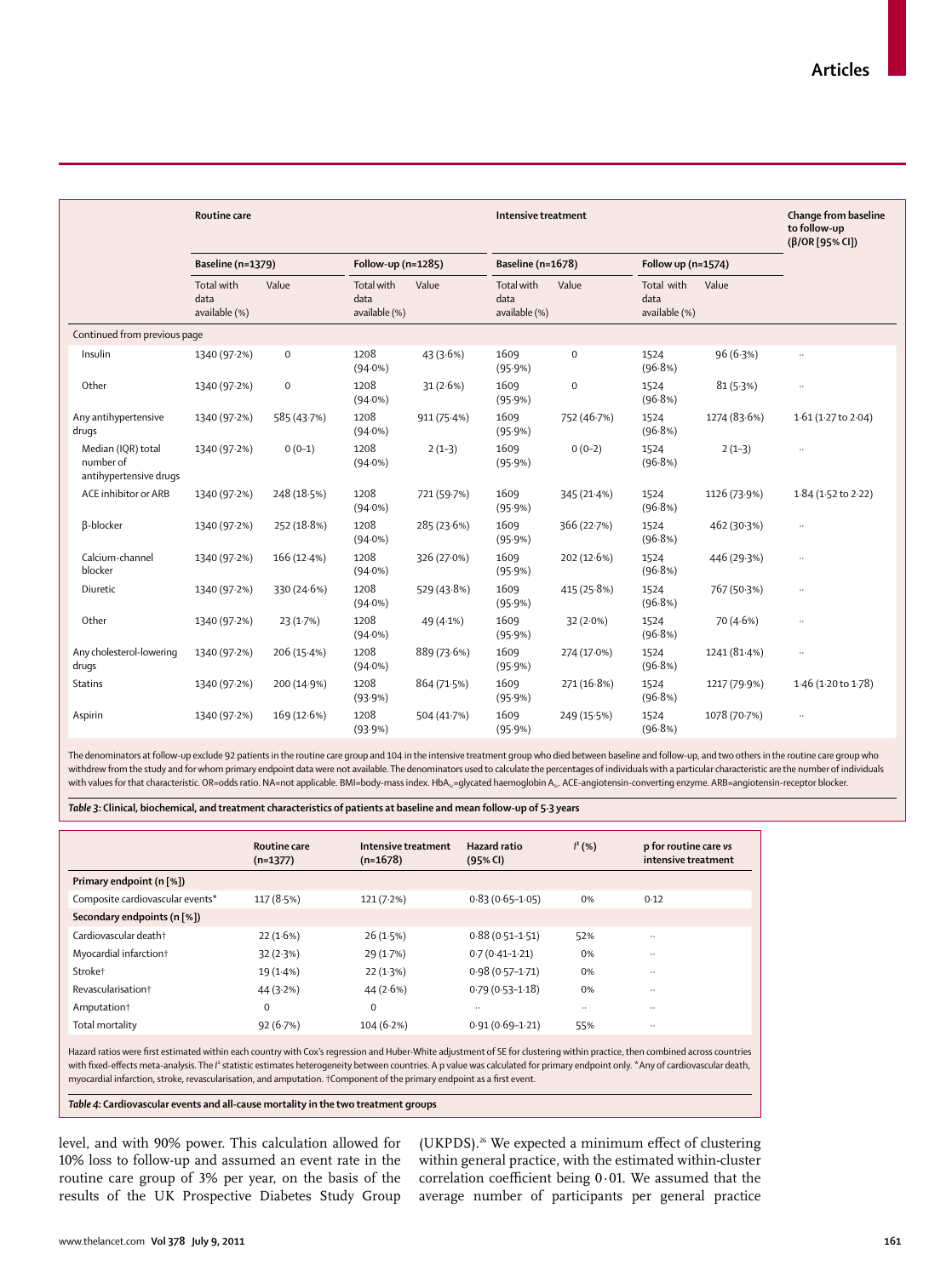

#### *Figure 2***: Cumulative incidence and relative risk of composite cardiovascular endpoint**

(A) Cumulative incidence curves by treatment group. The p value was calculated with Cox's regression and fixed-effects meta-analysis. (B) HRs of development of cardiovascular death, non-fatal myocardial infarction, non-fatal stroke, and revascularisation as a first event (secondary endpoints), and these cardiovascular events combined (primary endpoint), by country and overall. HR=hazard ratio. CVD=cardiovascular disease.

> would be 10 and, therefore, the design effect was  $1.09$ . Thus, we inflated the estimated sample size for this cluster trial to 3000 patients in total.

## **Role of the funding sources**

The sponsors of the study had no role in study design, data collection, data analysis, data interpretation, or writing of the report. The corresponding author had full access to all the data in the study and had final responsibility for the decision to submit for publication.

## **Results**

Of 1312 general practices invited, 379 (29%) agreed to participate in the study. 36 (9%) of these were excluded and 343 (91%) were randomised to provide routine diabetes care (n=176) or intensive multifactorial treatment (n=167; figure 1), of which  $327$  (routine care n=165, intensive treatment n=162) completed screening and 318 (routine care n=157, intensive treatment n=161) included eligible patients. Participating practices in the UK and the Netherlands have been described.17,18,20 The mean patient list size was 7378 in the routine care group and 7160 in the intensive treatment group. The median prevalence of known diabetes was 3·5%. Data for the prevalence of diabetes in the Denmark practices were not available.

Screening identified 3233 patients with type 2 diabetes, of whom 3057 agreed to take part (Denmark, n=1533; Cambridge, UK, n=867; Netherlands, n=498; and Leicester, UK, n=159). The characteristics of these patients did not differ significantly from those of the 176 patients who were eligible but chose not to participate. Baseline demographic, clinical, biochemical, and treatment characteristics of patients in the two treatment groups were well matched overall (table 3). In Denmark, however, more patients were identified in practices assigned intensive treatment than in those assigned routine care (910 *vs* 623), and more patients in the former group had a history of ischaemic heart disease (International Classification of Diseases [version 10; ICD-10] codes I20–25, 102 [11·2%] *vs* 53 [8·5%]) or other cardiac diagnosis (ICD10 codes I30–52, 76 [8·4%] *vs* 28 [4·5%]). As previously described, patients overall exhibited high levels of untreated cardiovascular risk factors at diagnosis.<sup>19</sup>

Screening programmes varied by centre (table 1). The median number of follow-up meetings for audit and feedback was four (range two to ten). Primary endpoint data were available for 3055 (99·9%) of 3057 participants. The mean follow-up period was  $5.3$  (SD  $1.6$ ) years, during which 238 first cardiovascular events occurred, with similar numbers and risk in each group (table 4). The cumulative probability plot for the primary endpoint seemed to diverge after 4 years of follow-up (figure 2). In the predefined subgroup analyses, no interactions were seen between the intervention and age or previous cardiovascular event  $(p>0.1)$ . Estimated HRs, however, were  $1.12$  (95% CI  $0.70-1.79$ ) in patients younger than 60 years and 0·70 (95% CI 0·52–0·95) in those aged 60 years and older. HRs for individual components of the composite endpoint all favoured the intensive treatment group (table 4), although none achieved significance (figure 2). No patient underwent amputation as a first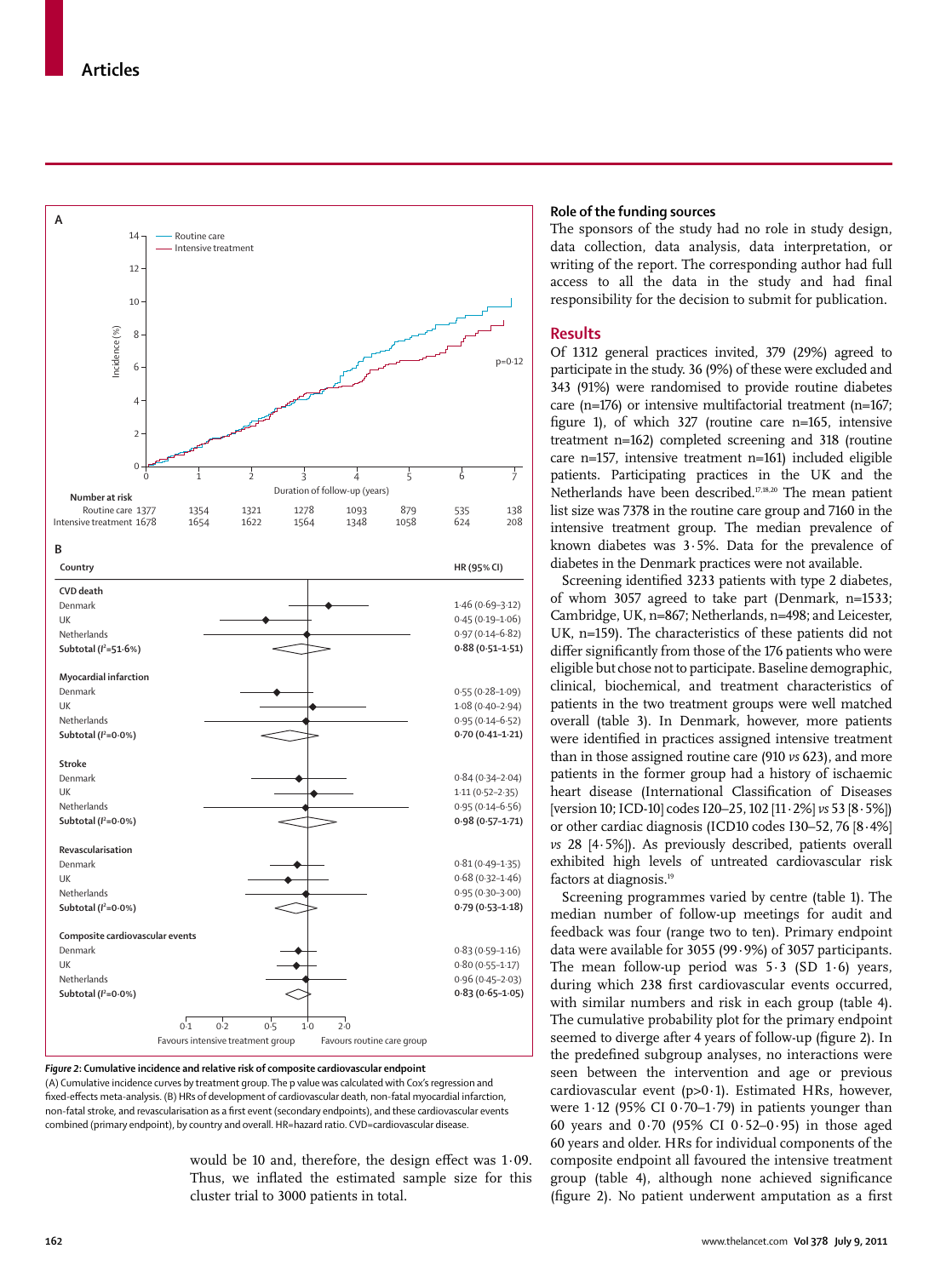www.thelancet.com **Vol 378 July 9, 2011** 163

event. The correlation coefficient within clusters for the primary endpoint was 0·002 (Denmark: 0·014, UK [combined] 0·0000016, and the Netherlands 0·025), which suggests that the cluster design had little effect on study power.

196 patients died overall (60 [30·6%] cardiovascular deaths, including six patients with first events classified as myocardial infarction, two as stroke, and four as revascularisation, 97 [49·5%] cancer deaths, and 39 [19·9%] from other causes; table 4). The combined HR for death in the intensive treatment group compared with the routine care group was  $0.91$  (95% CI  $0.69-1.21$ ). Heterogeneity of results between countries was not significant (figure 3). In the UK, significantly fewer patients died in the intensive treatment group than in the routine care group, but in Denmark the risk in the routine care group was lower, although not significantly so. All results were unchanged after sensitivity analysis that excluded participants in the two practices for which endpoint data were obtained while aware of treatment allocation (webappendix p 2).

Of the 2859 patients still alive at 5 years, 2400 (84%) returned to a clinical research facility for follow-up health assessments. Clinical and biochemical outcomes could be obtained from general practice records for a further 328 (11·5%) participants. Compared with patients for whom follow-up data were available, the 131 with missing data were more likely to be from an ethnic minority group  $(10.2\% \text{ vs } 5.7\%, \text{ p=0.04})$  and have higher baseline total cholesterol (5·9 mmol/L *vs* 5.6 mmol/L,  $p=0.004$ ) and LDL cholesterol values  $(3.7 \text{ mmol/L vs } 3.4 \text{ mmol/L, p=0.009}).$  Changes in clinical and biochemical values and prescribed medications in the two groups are shown in table 3. By 5 years of follow-up improvements were seen for cardiovascular risk factors in both groups. Small but significant differences between groups were seen in change from baseline for glycated haemoglobin  $A_{1c}$  $(HbA<sub>1</sub>)$ , systolic and diastolic blood pressure and total and LDL cholesterol, in favour of the intensive treatment group. Prescription of glucose-lowering, antihypertensive, and lipid-lowering drugs increased in both groups. At follow-up more patients in the intensive treatment group were prescribed aspirin, angiotensinconverting-enzyme inhibitors or angiotensin-receptor blockers, glucose-lowering drugs, antihypertensive drugs, and lipid-lowering drugs than were those in the routine care group (table 3).

In both groups, more patients had values below target thresholds for  $HbA<sub>1c</sub>$  concentrations, blood pressure, and cholesterol concentrations at follow-up than at baseline (figure 4). The proportion of patients meeting the targets was higher in the intensive treatment group than in the routine care group. The proportions of individuals reporting hypoglycaemia, as assessed by the diabetes treatment satisfaction questionnaire, did not differ ( $\chi^2$  4.44, p=0.62).<sup>33</sup> All results were unchanged



after sensitivity analysis was done that excluded participants with follow-up clinical data obtained from general practice records.

## **Discussion**

An intervention to promote target-driven, intensive management of patients with type 2 diabetes detected by screening was associated with slightly, but significantly, increased prescription of treatments and improvements in cardiovascular risk factors, and with a non-significant relative reduction in the incidence of cardiovascular events at 5 years. Differences between study groups for all components of the primary endpoint favoured the intensive treatment group. Differences were greatest for myocardial infarction and smallest for stroke.

We cannot rule out the possibility that these findings were due to chance. Rates of cardiovascular events seemed to diverge after 4 years of follow-up, although the risk of adverse outcomes, including death or self-reported hypoglycaemia, was not increased. The incidence of cardiovascular events in the routine care group  $(8.5\%)$ was lower than expected compared with that in newly diagnosed patients in the UKPDS  $(12.1\%)$ .<sup>34</sup> Mortality in this group  $(6.7%)$  was lower than that in patients with type 2 diabetes detected by screening in Hoorn<sup>35</sup> (25% over

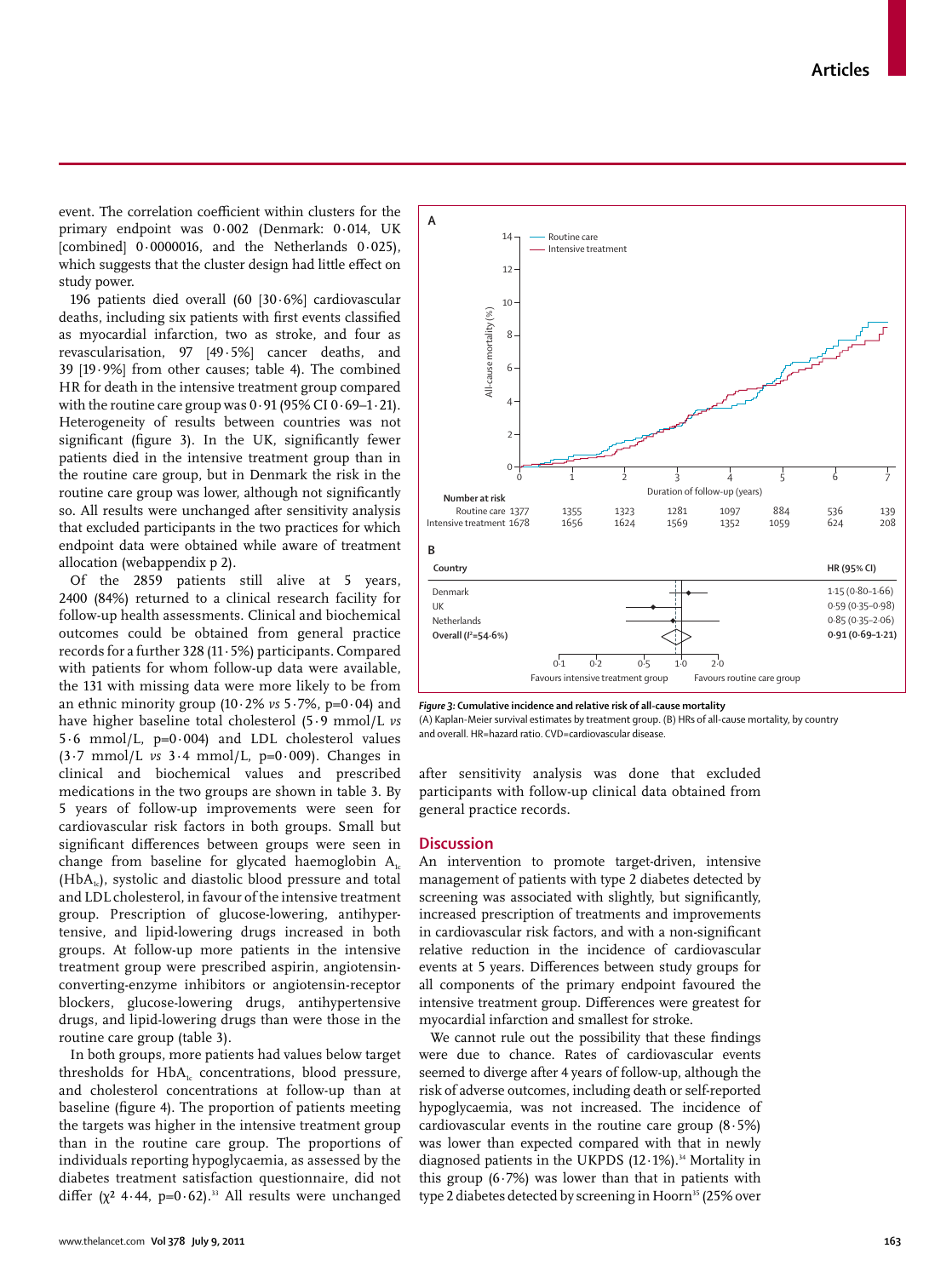

*Figure 4***: Proportion of patients for whom cardiovascular risk factor values were below the intensive treatment intervention target thresholds at baseline and after 5 years of follow-up**

1 SE are shown. CVD=cardiovascular disease.  $HbA<sub>1c</sub>=qlycated haemoglobin A<sub>1c</sub>$ .

## *Panel:* **Research in context**

#### **Systematic review**

Studies have shown cardiovascular benefits with treatment to lower blood pressure and glucose and cholesterol concentrations in patients with type 2 diabetes mellitus.<sup>4-7</sup> Intensive multifactorial treatment halved risk of cardiovascular events and death in patients with longstanding diabetes and microalbuminuria in the STENO-2 trial.2 We searched PubMed for relevant articles by use of "diabetes mellitus, type 2" and "cardiovascular disease" as MeSH headings and the term "randomised controlled trial" in any heading, in combination with the terms "multifactorial" or "screen\*". We placed no restriction on language, year of publication, or study quality. We found no published trial evidence of the effects of multifactorial treatment on cardiovascular outcomes in individuals with screen-detected type 2 diabetes.

#### **Interpretation**

Population screening for type 2 diabetes and subsequent intensive treatment is feasible. Cardiovascular risk factors improved in the 5 years after detection by screening, and rates of first cardiovascular events and mortality were lower than expected. The small differences in prescribed treatment, and levels of cardiovascular risk factors, between groups at 5 years were associated with a non-significant 17% reduction in the incidence of cardiovascular events, with no obvious adverse consequences. The extent to which the complications of diabetes can be reduced by earlier detection and treatment remains uncertain.

10 years) and newly diagnosed patients in a study in Denmark (33% over 7.4 years).<sup>36</sup> In our study, mortality was similar to that reported for people of the same age without diabetes in the general population of Denmark in 1995–2006.<sup>37</sup> This lack of difference is likely to be due to the quality of care delivered to patients early in the course of their disease in both groups.

This trial shows that screening for type 2 diabetes and early intensive multifactorial treatment of the detected patients are feasible in general practice. In both study groups, cardiovascular risk factors, such as blood pressure and cholesterol concentrations, improved notably after diagnosis and glycaemia and weight did not increase. Absolute values for risk factors at followup and changes from baseline compare favourably with those in other trials in which patients were recruited at clinical diagnosis and followed up for 6 years. $34,35$ Clinically important differences in risk factors between groups at 1 year,<sup>18</sup> however, were not maintained and were considerably smaller than those achieved in similar studies.<sup>2,34</sup>

Adherence to treatment algorithms might have been suboptimum in this pragmatic trial. In three centres the screening programme used risk scores, including treatment for hypertension as one of the factors to predict the risk of type 2 diabetes, which could have limited the achievable differences between groups in blood pressure. Furthermore, the trial was undertaken against a background of improvements in the delivery of diabetes care in general practice, such as that associated with the introduction of the Quality and Outcomes Framework for primary care in the  $UK$ <sup>38</sup> and evidence-based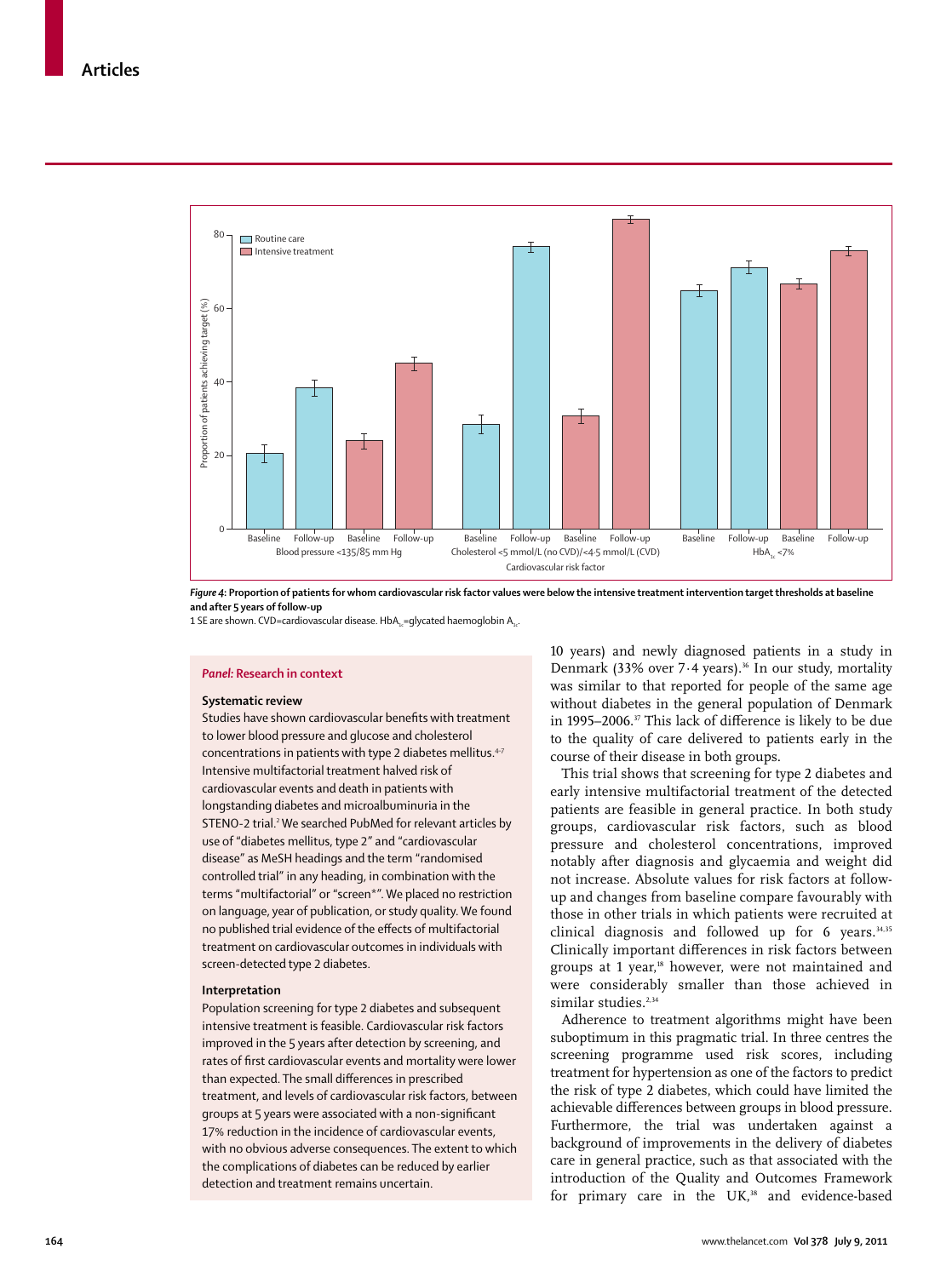guidelines in Denmark<sup>39</sup> and the Netherlands,<sup>40</sup> which might also have lowered the achievable differences in treatment between groups.

Participants were drawn from a large, representative, population-based sample in three different European countries. They were identified by a range of different screening programmes and all were diagnosed according to WHO criteria.<sup>21</sup> The intensive treatment intervention incorporated various methods that encouraged changes in practitioner behaviour, and treatment algorithms and targets that were based on robust trial data.2,4,6,26 Because the intervention was delivered mainly via family physicians and nurses, we randomised general practices rather than individuals to minimise the risk of contamination. The analyses were appropriate to the cluster design. We achieved high participant retention and independently adjudicated endpoint ascertainment in both trial groups. We assessed clinically important outcomes with standard equipment and protocols by especially trained staff members who were unaware of study group allocation. Patients with and without follow-up data differed little.

The generalisability of our findings to other settings should be considered in light of the non-random recruitment of general practices. We did, however, cover a large geographical area in each country, and the 26% of invited practices that were randomised were nationally representative for key descriptive characteristics.17,18,20 Assessment of hypoglycaemia was imprecise, as it was limited to one question, but we believe this factor is unlikely to be biased because the questionnaire was administered in the same way to participants in the two study groups by staff unaware of study group allocations. We feel that the size of the study means that even with a potentially imprecise instrument the power was sufficient to quantify the effects of the intervention on the frequency of hypoglycaemic events. In two centres (Denmark and the Netherlands), assays used to assess biochemical factors differed slightly between baseline and follow-up, but not between groups (webappendix p 1). By necessity cluster randomisation was done before screening and recruitment of patients, a design feature that can introduce differences between groups in relation to participant characteristics. Overall, patients in the two study groups were well matched, although the intervention could have influenced the number and type of patients recruited to the intensive treatment group. This effect might have been particularly relevant in Denmark, where staff in the intensive treatment group might have been especially alert to the potential benefits of early detection and treatment and, therefore, have been more active testing in individuals at high cardiovascular risk, which could have led to the observed differences in baseline characteristics between study groups in this centre. These differences between groups might have lessened the apparent effects of the intervention and, therefore, could explain, at least partly,

differences between centres, which seemed to be present but were not necessarily significant owing to the limited power of heterogeneity test.

Methods of screening, outcome assessment, and laboratory testing were standard across patient groups within centres but did differ between centres. These differences might have contributed to heterogeneity, even though interlaboratory validation suggested that methods were consistent between centres and all potential primary endpoints were adjudicated in the same way. Other sources of heterogeneity include the characteristics of patients, which varied by centre, presumably because of differences in the screening programmes and underlying populations, the delivery of the intensive treatment intervention (table 1), and other unmeasured factors.

The lower-than-expected event rate suggests that 5 years of follow-up is insufficient, and the apparent divergence from 4 years onwards suggests that further follow-up is justified to test whether early intensive multifactorial treatment reduces cardiovascular risk in the long term, as seen in the UKPDS.<sup>8</sup> Finally, the complex nature of the intensive treatment intervention and the pragmatic design of the trial make it difficult to say whether any components are individually associated with a reduction in cardiovascular risk.

The observed absolute and relative risks for cardiovascular events and mortality among participants with a mean  $HbA<sub>1c</sub>$  concentration of around 6.5% 5 years after diagnosis, should allay concerns about early intensive treatment of hyperglycaemia.

We saw no interaction between intensive treatment and age or history of cardiovascular events, although benefits associated with this intervention seemed to be greatest in patients aged 60 years or older at diagnosis. Multifactorial treatment of screen-detected patients in both study groups was associated with improvements in cardiovascular risk factors and lower than expected rates of cardiovascular events and mortality. The small differences in treatment between groups at 5 years were associated with a non-significant 17% reduction in the incidence of cardiovascular events, with no obvious adverse consequences. We are undertaking analyses of trial data on microvascular endpoints, quality of life, functional status, and health service costs. Although there is no evidence of harm associated with screening<sup>11</sup> and intensive therapy, $41$  the extent to which the complications of diabetes can be reduced by earlier detection and treatment remains uncertain (panel).

When compared with routine care, an intervention to promote target-driven, intensive management of patients with type 2 diabetes detected by screening was associated with small increases in the prescription of drugs and improvements in cardiovascular risk factors, but was not associated with significant reductions in the incidence of cardiovascular events or death over 5 years.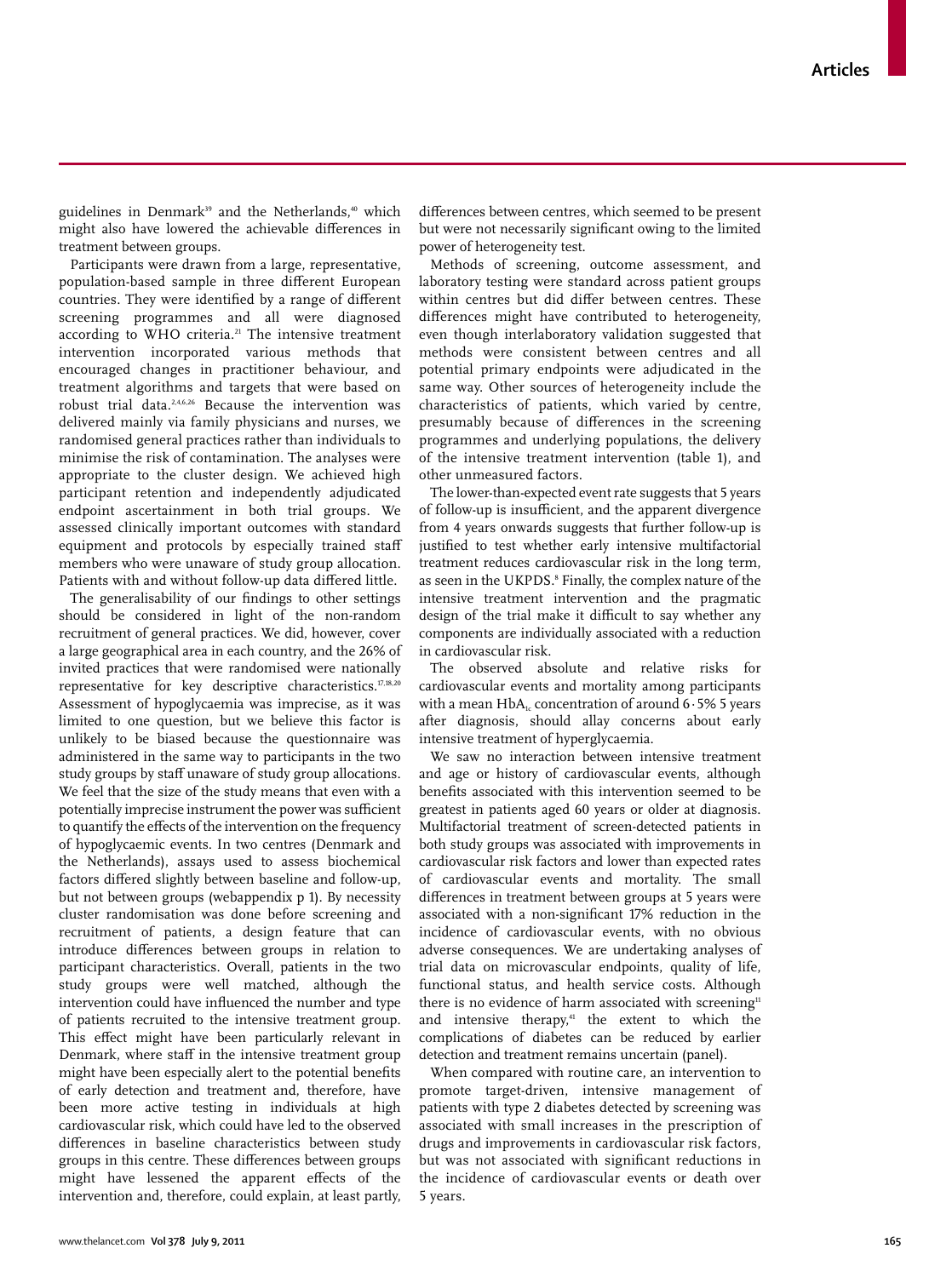#### **Contributors**

SJG acts as guarantor for this paper. TL is Chair and KB-J Vice-Chair of the steering committee, which also included the following people, who collectively designed the study: SJG, MJD, KK, GEHMR, AS, and NJW. SJG, KB-J, MJD, KK, GEHMR, AS, NJW, and TL are principal investigators for the trial who, along with RKS and MvdD, participated in the acquisition of the data. SJS did the statistical analyses. All authors participated in the analysis and interpretation of data. SJG and RKS drafted the report. All authors participated in the critical revision of the intellectual content of the report.

## **ADDITION-Denmark**

Bendix Carstensen, Merete Frandsen (Steno Diabetes Centre, Gentofte); Else-Marie Dalsgaard, Ynna Nielsen, Søren Bech-Morsing, Mette Vinther Skriver, Helle Terkildsen, Morten Charles (School of Public Health, Aarhus); Toke Bek (Aarhus University Hospital, Aarhus); Henrik Lund Andersen (Glostrup Hospital, Glostrup).

#### **ADDITION-Cambridge**

Gisela Baker, Daniel Barnes, Mark Betts, Sandra Bovan, Parinya Chamnan, Sue Emms, Francis Finucane, Susie Hennings, Muriel Hood, Garry King, Christine May Hall, Joanna Mitchell, Emanuella De Lucia Rolfe, Liz White (MRC Epidemiology Unit, Cambridge); Amanda Adler, Sean Dinneen, Mark Evans (Cambridge University Hospitals, NHS Foundation Trust, Cambridge); Judith Argles, Rebecca Bale, Roslyn Barling, Sue Boase, Ryan Butler, Pesheya Doubleday, Tom Fanshawe, Philippa Gash, Julie Grant, Wendy Hardeman, Ann-Louise Kinmonth, Richard Parker, Nicola Popplewell, A Toby Prevost, Megan Smith, Stephen Sutton, Fiona Whittle, Kate Williams, Rebecca Abbott, Georgina Lewis, Lincoln Sargeant (Department of Public Health and Primary Care, University of Cambridge); Robert Henderson (Hinchingbrooke Hospital, Huntingdon).

## **ADDITION-Netherlands**

Kees Gorter, Paul Janssen, Lidian Izeboud, Jacqueline Berends, Marlies Blijleven, Bart Thoolen, Denise de Ridder, Jozien Bensing, Mehmet Akarsubasi, Paula Koekkoek, Carla Ruis, Geert Jan Biessels, Jaap Kappelle, Michiel van der Linden (Utrecht University, Utrecht).

#### **ADDITION-Leicester**

Balasubramanian Thiagarajan Srinivasan, David Webb, Mary Quinn, Emma Wilmot, Samiul A Mostafa, Nitin Gholap, Hamid Mani, Winston Crasto, Steve Hiles, Joe Henson, Janet Jarvis, Sukhjit Sehmi, Fiona Ablett, Champa Merry, Emma Healey, Julia Stockman, Sandra Campbell, Janette Barnett, Nil Radia, Mo Radia, Jo Howe, Lesley Bryan, Jane Brela, Jayne Hill, Helen Bray, Rachel Plummer, Zubeir Essat, Francis Pullen, Susan Enright (University Hospitals of Leicester NHS Trust); Laura J Gray, Nick Taub (University of Leicester).

#### **Independent endpoint committee**

Kristian Thygesen, Ole Færgeman (Aarhus University Hospital, Aarhus, Denmark); Hans Ibsen (Holbæk Hospital, Holbæk, Denmark); Birger Thorsteinsson (Hillerød Hospital, Hillerød, Denmark); Jane Armitage, Louise Bowman (University of Oxford, Oxford, UK); Cees Tack (Radboud University Nijmegen Medical Centre, Nijmegen, Netherlands) and Jaap Kappelle (University Medical Centre, Utrecht, Netherlands)

#### **Independent endpoint committee Cambridge**

Nigel Stott (Chair; University of Cardiff, Cardiff, UK), John Weinman (King's College, London, London, UK), Richard Himsworth (University of Cambridge, Cambridge, UK), Paul Little (University of Southampton, Southampton, UK).

# **Independent data monitoring and safety committee**

Christian Gluud, Per Winkel, Jørn Wetterslev (Copenhagen University, Copenhagen, Denmark).

#### **Additional study support**

Daniel Barnes (data cleaning, analysis, and presentation), Adam Dickinson (data management), Iain Morrison (information technology), Matt Sims (technical), Paul Roberts, Kim Mwanza, James Sylvester (field epidemiology; MRC Epidemiology Unit); Wim Rutten, Paulien van Hessen (collaboration), Mardy Eckhardt, Erna Erdtsieck, Leandra Boonman, Annelies van der Smissen (screening, health assessments, and biochemical assays; SHL Centre for Diagnostic Support in Primary Care, Etten-Leur, Netherlands). Nicole Boekema, Robert Veen (data management), Peter Zuithof (statistics), Lizeth Vendrig, Annette Bak (staff recruitment; Julius Centre, Utrecht, Netherlands).

#### **Conflicts of interest**

SJG has attended an advisory board for Colgate Palmolive, has received honoraria for speaking from Unilever, Eli Lilly, GlaxoSmithKline, MSD, and Novo Nordisk, and has received travel expenses from Eli Lilly; KB-J was director of the Steno Diabetes Centre, which is owned by Novo Nordisk, and holds stock in Novo Nordisk; MJD has served on advisory boards for Novo Nordisk, Eli Lilly, MSD, Bristol-Myers Squibb, and Roche, and has received honoraria for speaking from Novo Nordisk, Eli Lilly, Sanofi -Aventis, Novartis, and MSD; KK has participated in advisory boards for Novo Nordisk, Eli Lilly, MSD, Boehringer Ingelheim, and Roche, and has received honoraria for speaking from Novo Nordisk, Eli Lilly, Sanofi -Aventis, Novartis, and MSD; GEHMR has served as a consultant and participated in advisory boards for Novo Nordisk and MSD, and has received honoraria for speaking from Novo Nordisk; AS, SJS, RKS, and NJW declare that they have no conflicts of interest; MvdD has received travel expenses from Eli Lilly; and TL has received research funding from Novo Nordisk, AstraZeneca, Pfizer, GlaxoSmithKline, Servier, and HemoCue, has received honoraria for speaking from various pharmaceutical companies, and holds stock in Novo Nordisk.

#### **Acknowledgments**

We thank all patients, practice nurses, and family physicians for their contributions to the ADDITION-Europe study. We thank Ronald P Stolk, and Bruce H R Wolffenbuttel, University Medical Centre Groningen, University of Groningen, Netherlands, for participation on the steering committee that designed the study. ADDITION-Denmark was supported by the National Health Services in the counties of Copenhagen, Aarhus, Ringkøbing, Ribe and South Jutland in Denmark, the Danish Council for Strategic Research, the Danish Research Foundation for General Practice, Novo Nordisk Foundation, the Danish Centre for Evaluation and Health Technology Assessment, the diabetes fund of the National Board of Health, the Danish Medical Research Council, and the Aarhus University Research Foundation. The trial has been given unrestricted grants from Novo Nordisk AS, Novo Nordisk Scandinavia AB, Novo Nordisk UK, ASTRA Denmark, Pfizer Denmark, GlaxoSmithKline Pharma Denmark, Servier Denmark, and HemoCue Denmark. Parts of the grants from Novo Nordisk Foundation, Danish Council for Strategic Research and Novo Nordisk were transferred to the other centres. We thank the Biochemistry Department at Steno Diabetes Centre for biochemical testing, and the following hospital departments for doing clinical assessments: Steno Diabetes Centre Research Laboratory, Esbjerg Hospital Diabetes Clinic, Holstebro Hospital Research department, Aabenraa Hospital Outpatient Clinic and Aarhus University Hospital Eye Department. ADDITION-Cambridge was supported by the Wellcome Trust (grant reference no: G061895), the Medical Research Council (grant reference no: G0001164), the NIHR Health Technology Assessment Programme (grant reference no: 08/116/300), National Health Service R&D support funding (including the Primary Care Research and Diabetes Research Networks), and the National Institute for Health Research under its Programme Grants for Applied Research scheme [RP-PG-0606-1259]. The views expressed in this publication are those of the authors and not necessarily those of the National Health Service, the National Institute for Health Research, or the UK Department of Health. Bio-Rad provided equipment for haemoglobin  $A_{1c}$ testing during the screening phase. We thank the Cambridge University Hospitals NHS Foundation Trust Department of Clinical Biochemistry and the NIHR Cambridge Biomedical Research Centre, Core Biochemical Assay Laboratory for carrying out the biochemical assays. ADDITION-Netherlands was supported by unrestricted grants from Novo Nordisk, Glaxo Smith Kline and Merck, and by the Julius Centre for Health Sciences and Primary Care, University Medical Centre, Utrecht. ADDITION-Leicester was supported by Department of Health and ad hoc Support Sciences, the NIHR Health Technology Assessment Programme (grant reference no: 08/116/300), National Health Service research and development support funding (including the Primary Care Research and Diabetes Research Network, and LNR CLAHRC) and the National Institute for Health Research. MJD and KK receive support